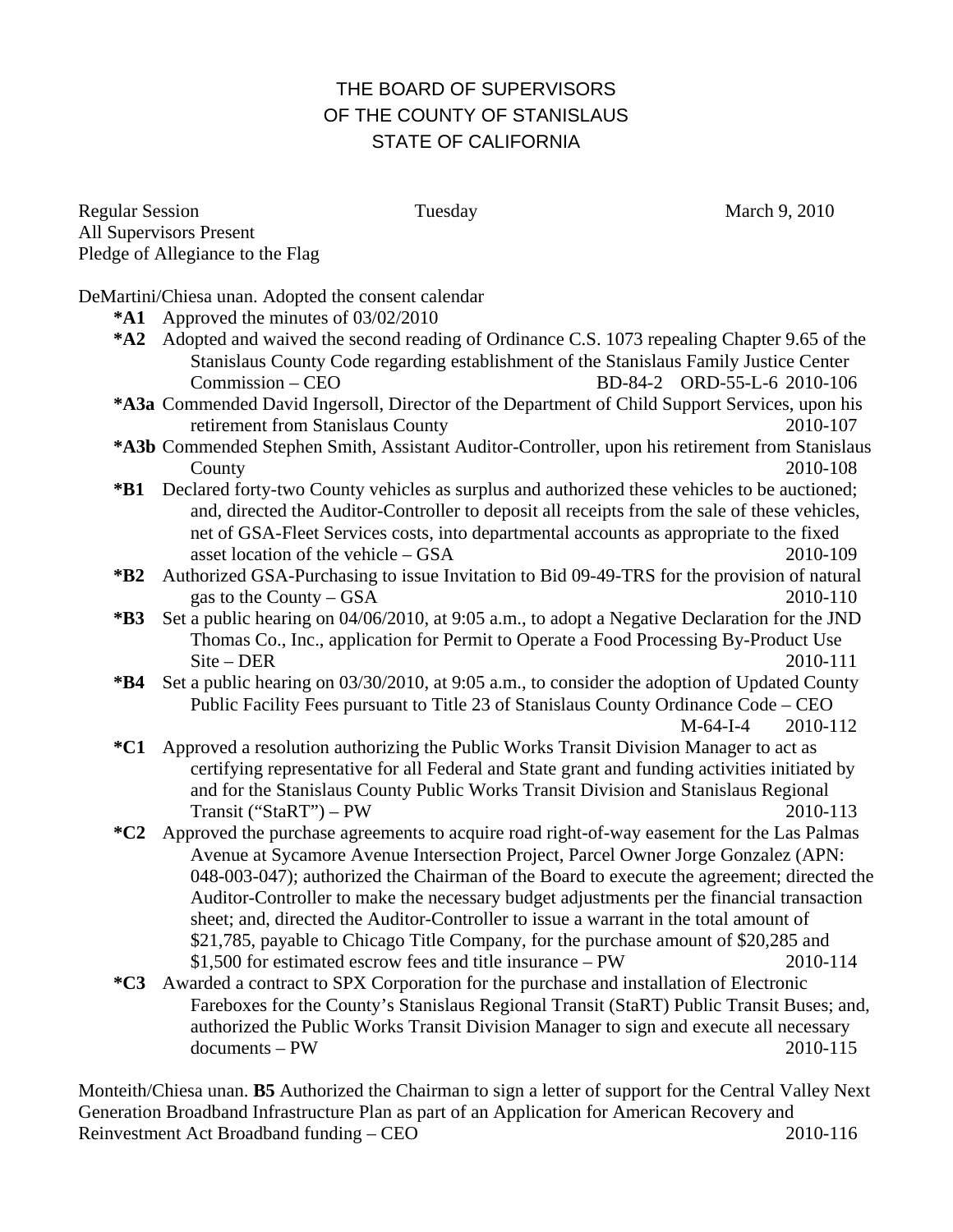**Corr 1** Referred to the Fish and Wildlife Committee, a letter from the State Fish and Game Commission regarding the listing of the Mountain Yellow-Legged Frog as an endangered species.

**Corr 2** Referred to the Department of Aging and Veterans Services, a letter from the California Department of Veterans Affairs regarding the level of funding received in Stanislaus County by the Department of Aging and Veterans Services for the period of 07/01/2008 through 06/30/2009.

**Corr 3** Referred to the Auditor-Controller, a letter from the Keyes Community Services District regarding the results of the ballot procedure for the Keyes Lighting District Assessment.

**Corr 4** Referred to CSA and the Auditor-Controller, a letter from the United States Department of Agriculture regarding the results of the desk review of audit reports for Federal assistance programs administered by Stanislaus County.

**Corr 5** Acknowledged receipt of claims and referred to the CEO-Risk Management Division the following claims: Shu-Hsia Lee; Eladio Ramirez; Robert Davis; Robin E. Torres; and, Bertha Durham.

The CEO noted that two bills which will have a direct benefit to Stanislaus County were introduced in the State Legislature. SB 1356 (Denham) would provide reimbursement to counties for homicide trials for law enforcement officers killed in the line of duty. AB 1770 (Galgiani) would allow the County to charge a \$2.00 fee for certified copies of vital records to use for the administration of the Family Justice Center. He gave an update regarding the extraordinary session of the State Legislature and their attempts to reduce the overall State budget deficit. He noted that the Governor vetoed AB X82, which focused on state corrections and the deportation of undocumented non-violent aliens. The Transportation Funding Bill, which would exchange gas sales tax as a funding source for excise tax, went to the Governor yesterday. This bill would eliminate sales tax on gasoline and increase the existing excise tax by 17.3 cents per gallon. This has generated a great deal of attention in the trucking and rail industry. There is a reasonable possibility that the Governor will veto this bill.

Adjourned to closed session at 9:17 a.m. for conference with Legal Counsel - Significant Exposure to Litigation: One Case. Government Code §54956.9(b).

**Closed Session Announcement:** DeMartini/Chiesa unan. The Board approved a resolution and finds that the CEO notified the County Auditor-Controller and the Retirement Administrator, by letter dated 01/14/2010, that the past practice of including 84 hours in excess of the maximum amount of allowable cash out of accrued vacation time, and including that 84 hours in the calculation of final compensation for retirement purposes was in error, and advised them to immediately stop that practice; finds that retired and current management employees who were allowed to cash out 84 hours in excess of the amount of vacation time earned in a calendar year period have relied upon that practice for retirement purposes, and are or could be negatively affected by strict application of the Cash Out Policy to them retroactively; approved, because of equitable and legal concerns regarding management employee reliance on past County practices, that the Cash Out Policy as adopted in 1997 shall apply prospectively from 01/14/2010, the date that the Auditor-Controller and Retirement Administrator were notified that the policy would be enforced; authorized that management employees who were allowed to make a pre-retirement cash out in an amount that included 84 hours in excess of that employee's annual vacation accrual shall be entitled to include that excess amount in the calculation of final compensation for retirement purposes; and, authorized the CEO to take all appropriate actions consistent with this policy decision